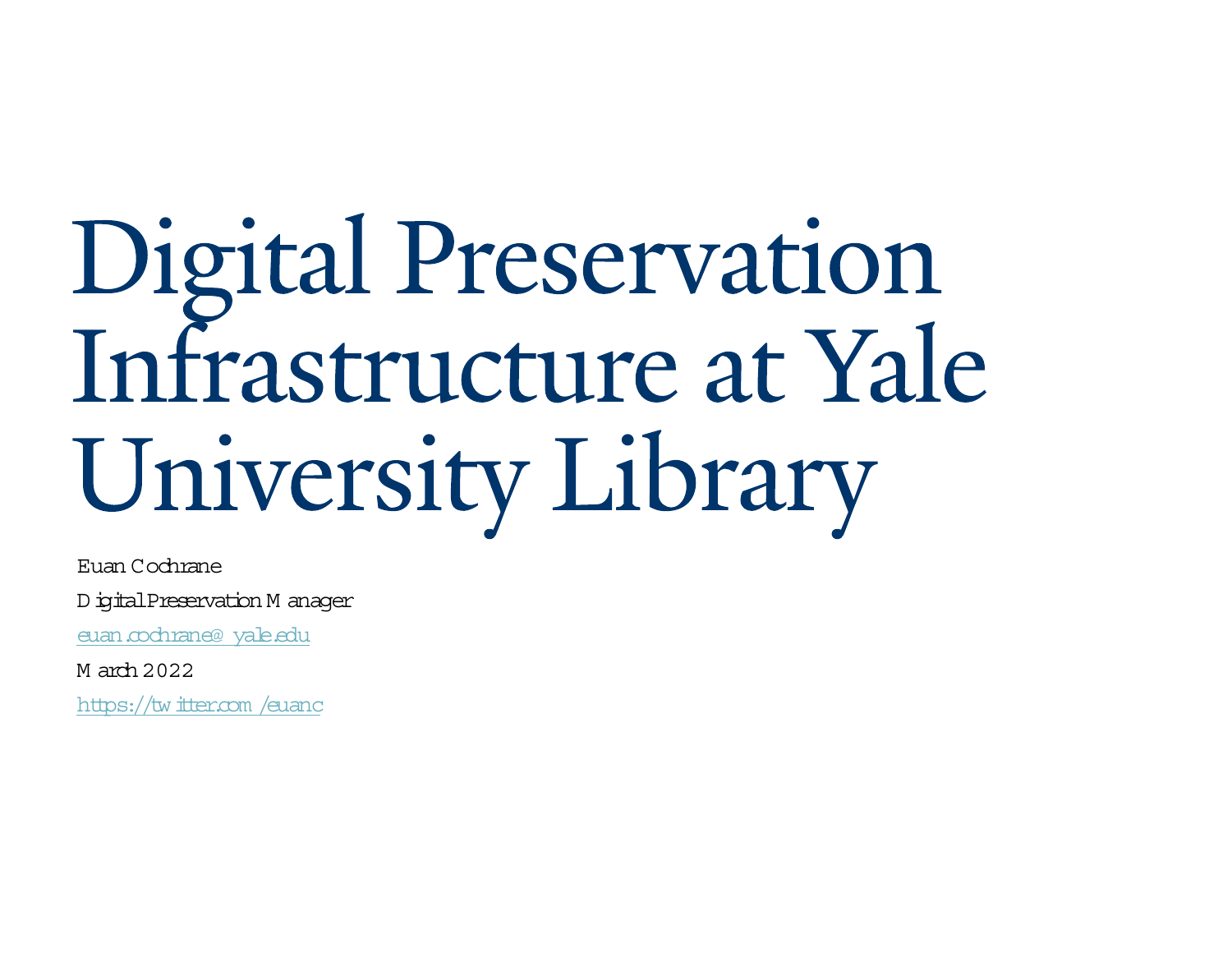1.3 Petabytes + of D ata Ingested

 $120 + M$  illion files

 $~1.6$ TB of M etadata

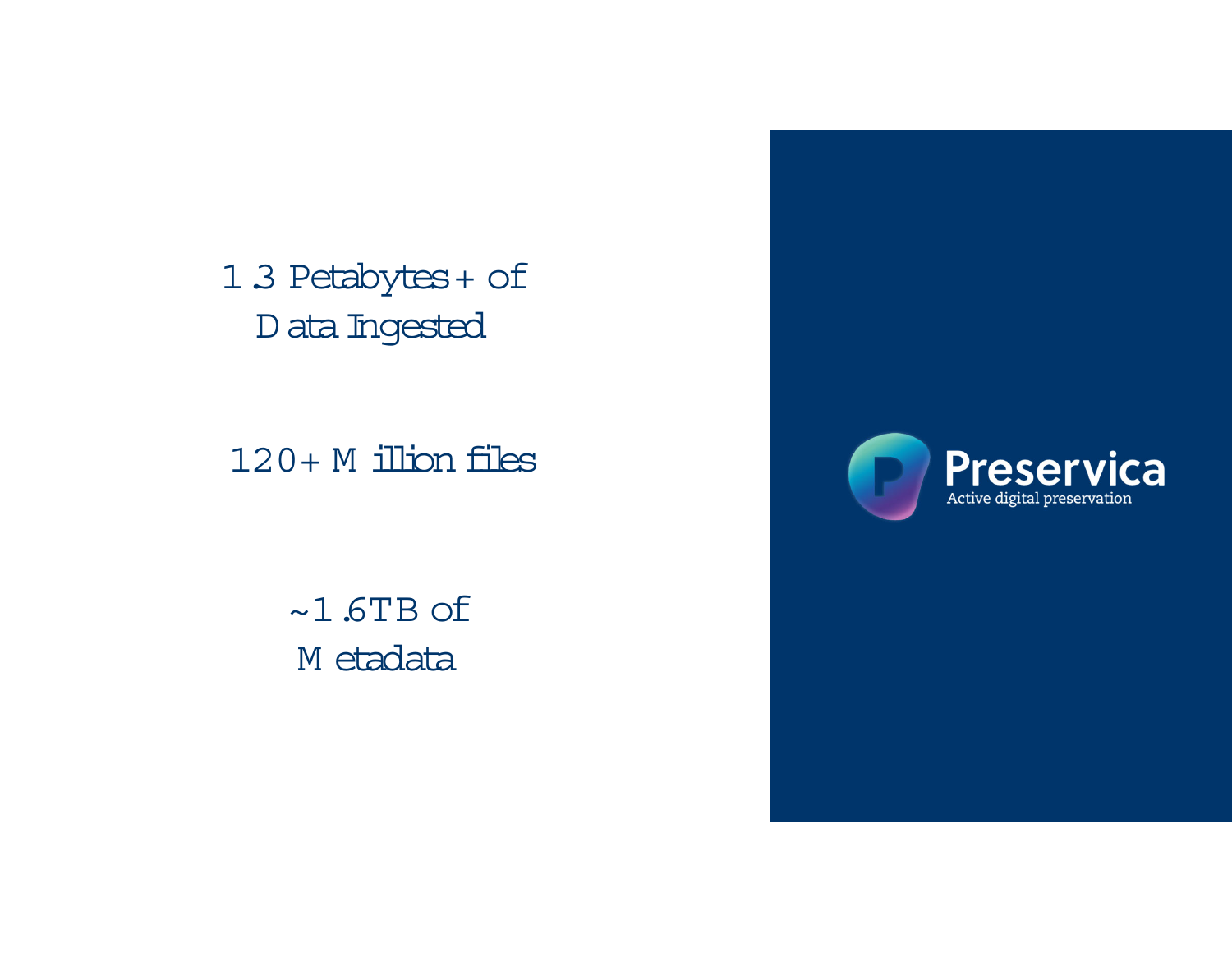## OurU sers

## Yale University Library Tenancy

| M anuscripts and Archives<br>$(M$ SSA $)$   | Beinecke R are Book and<br>M anuscripts Library (BRBL) |  |  |  |
|---------------------------------------------|--------------------------------------------------------|--|--|--|
| D ivinity Library                           | Irving S.G ilm ore M usic<br>Library                   |  |  |  |
| Lew is W alpole Library                     | Library IT                                             |  |  |  |
| M arx Science and Social<br>Science Library | H arvey Cushing/John H ay<br>W hitney M edical Library |  |  |  |
| FortunoffH obcaust                          | Robert B.H aas Fam ily Arts                            |  |  |  |
| Testin on ies Archive                       | Library                                                |  |  |  |

### Museum sTenancy

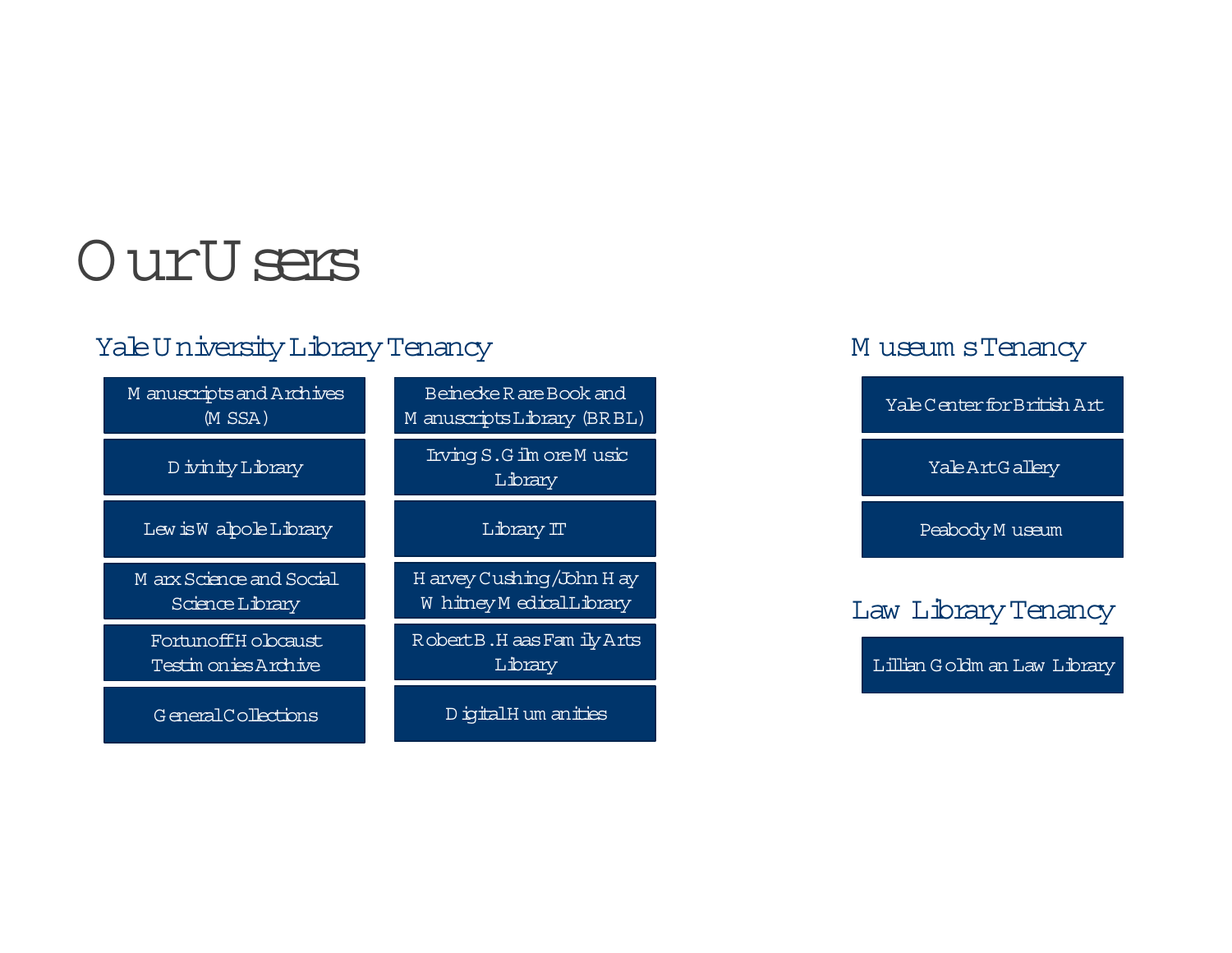## H ow we work with ourusers

- 1. Initialm eetings to discuss how they w ant to work with Preservica and our team
- 2. Users decide risks and storage options based on published policy
- 3. <sup>U</sup> sers decide security m odel
- 4. W e train users
- 5. For big ingests we m ay help autom at ethem
- 6. Staffin units ingestcontentthem selves
- 7. W e undertakem igrations on their behalf
- 8. W e develop reports for units
- 9. W e check in regularly for planning for large ingests (there is a lead tim e for som e ofthe storage services we use) and to m ake sure they are getting everything they need
- 10. Ticketing via a ticketing service
- 11. System upgrades at least once per year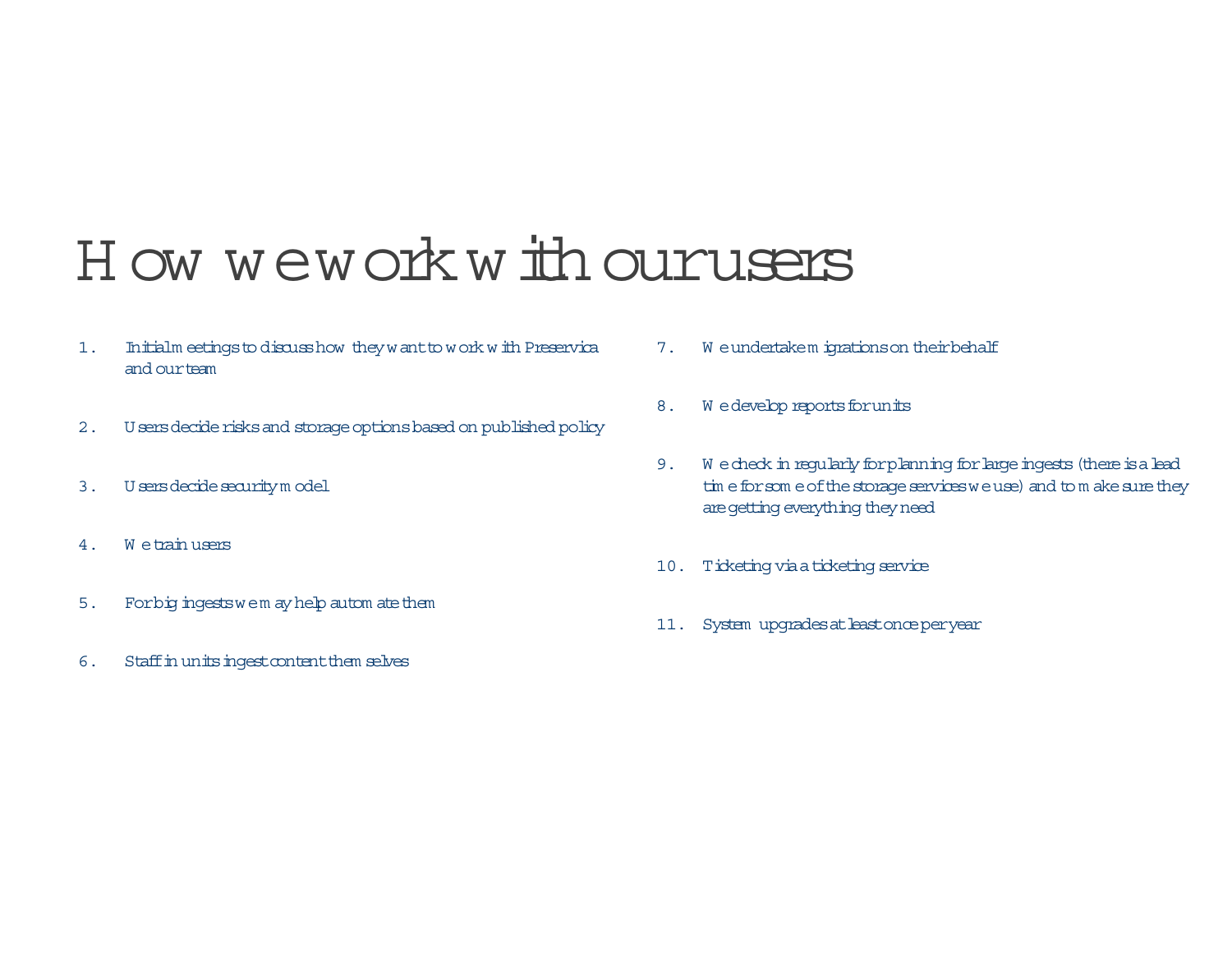# Infrastructure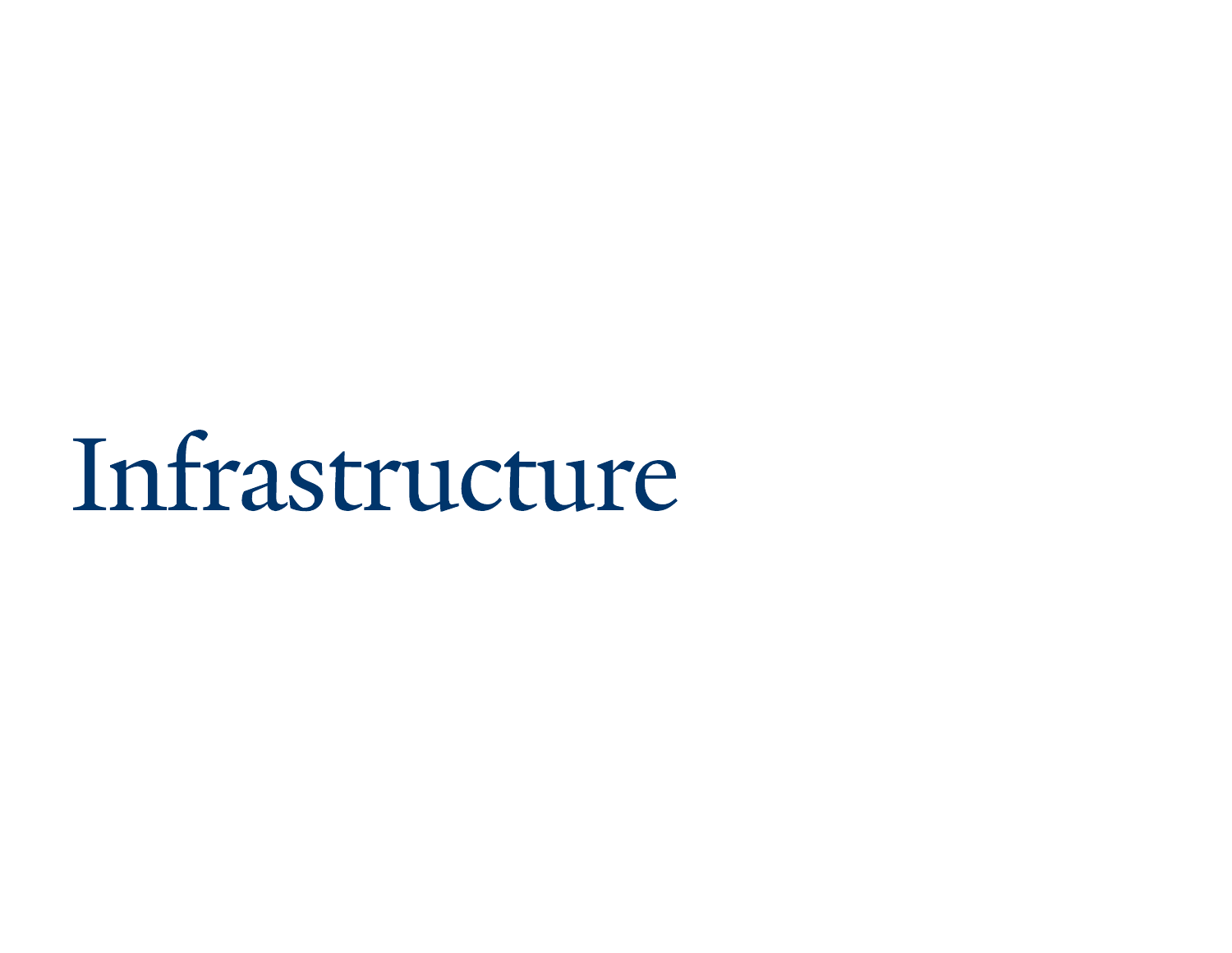# VirtualM achine Instances





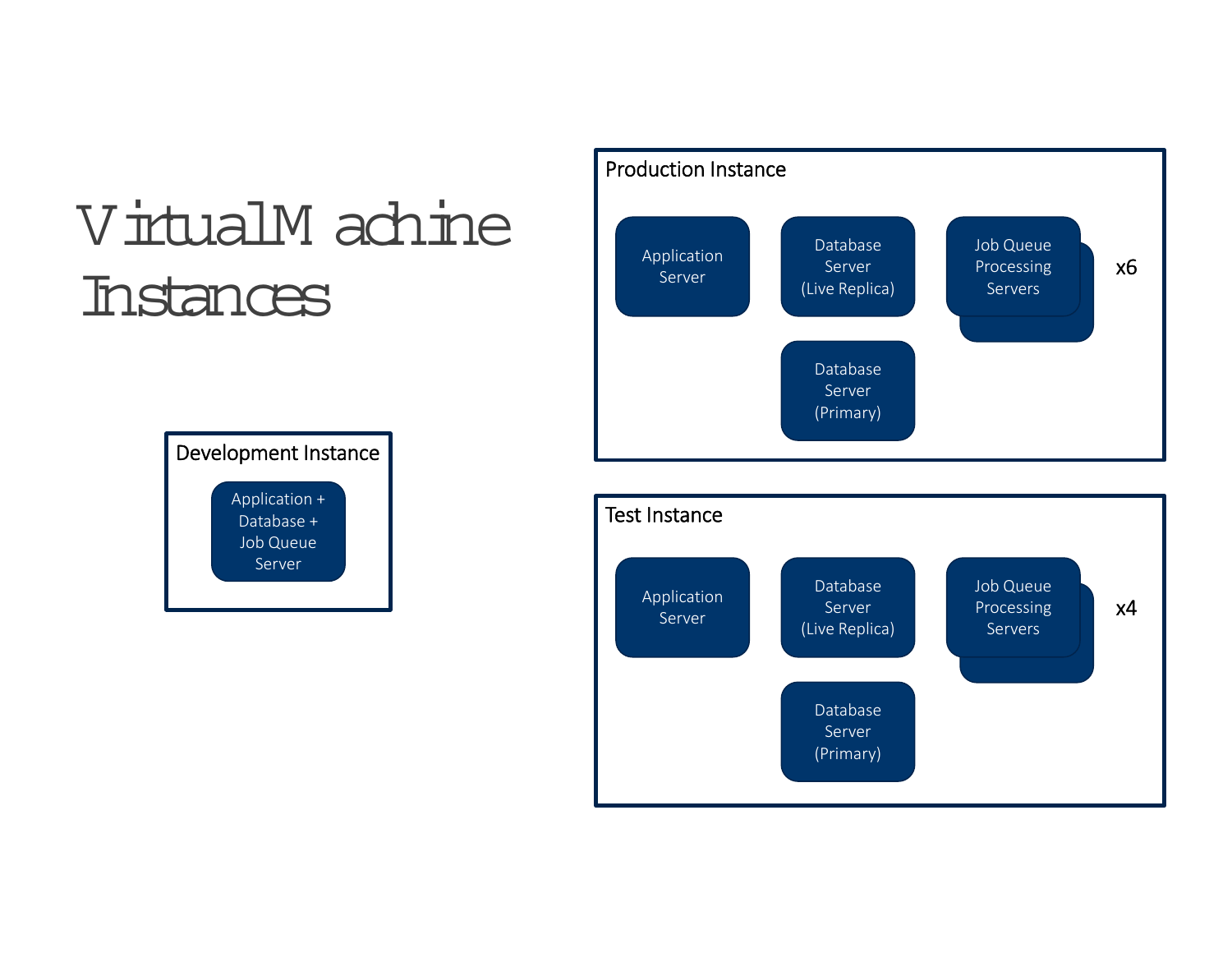## Storage Options

## W euse available services

- 1. LocalTape Storage\*
	- 1. Replicated
- 2. LocalD isk Storage
	- 1. Replicated
- 3. Cloud Am azon Glacier
- 4. Cloud Wasabi

Explorations:

1. DNA Storage

Pibtunderway with TwistBioScience

- 2. PIQ L Film Storage
	- Pilotunderway

\*W as provided by Yale ITS, currently Library IT are in the process of in plen enting a replacem ent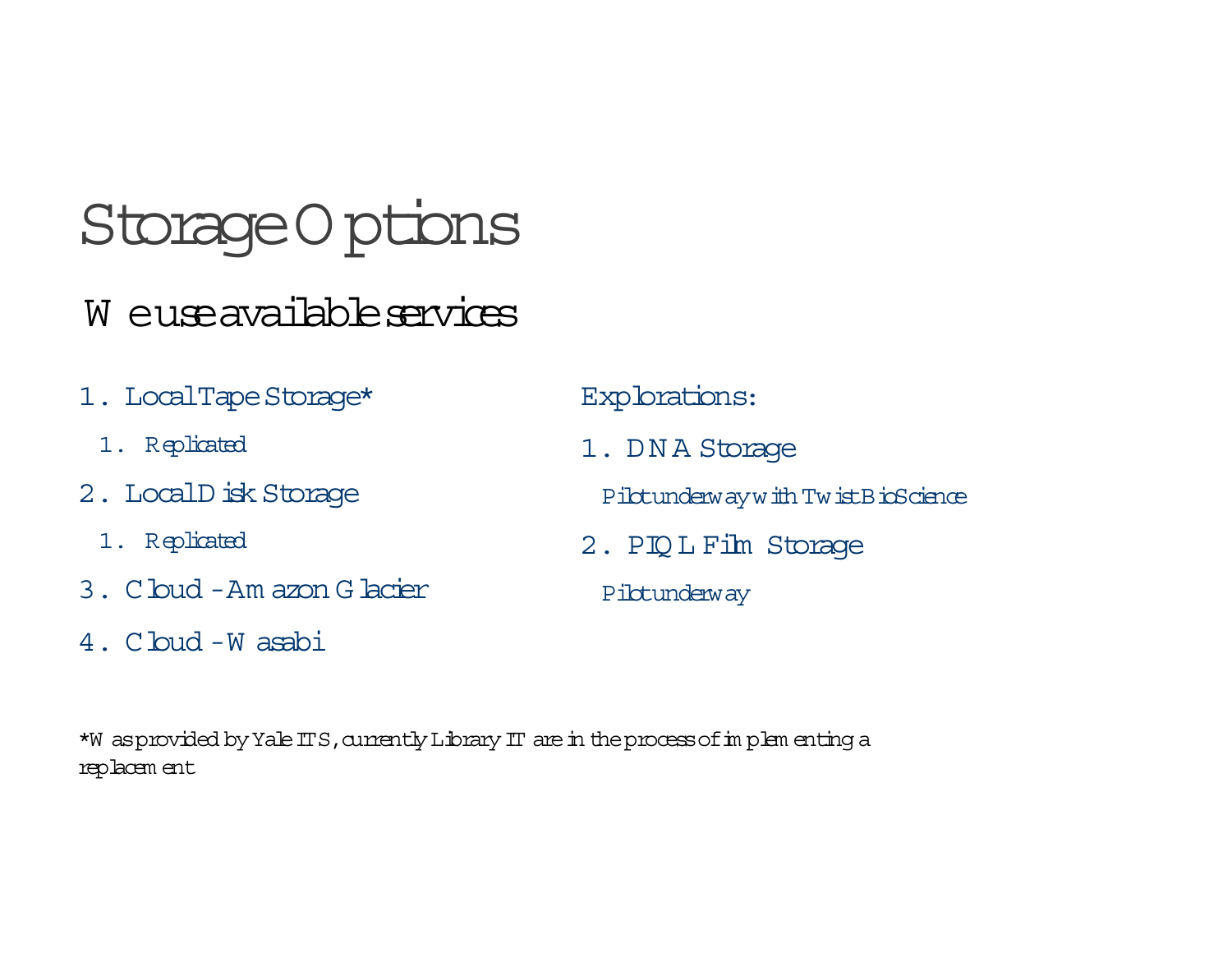# DigitalPreservation Storage Policy

Principle 1:M axim ize the num ber of copies of stored content

Principle 2:M axim ize the diversity of storage system s, adm inistrators and technologies in use

Principle 3 : Select low er cost options (allelse being equal)

| #  | <b>Content type</b>                              | Value       | <b>Relative</b><br>volume | <b>Relative</b><br>retrieval<br>frequency | <b>Storage</b><br>Recommendation | # of copies    | <b>Relative risk</b><br>Level | <b>Relative cost per</b><br><b>GB</b> |
|----|--------------------------------------------------|-------------|---------------------------|-------------------------------------------|----------------------------------|----------------|-------------------------------|---------------------------------------|
| 1  | <b>Born Digital Masters</b>                      | <b>High</b> | Low                       | Medium                                    | Disk + Tape + Cloud              | $6+$           | Low                           | <b>High</b>                           |
| 2  | Digitized Masters (A/V)                          | High        | High                      | Low                                       | Tape + Cloud                     | $4+$           | Medium-low                    | Medium                                |
| 3  | Digitized Masters (Textual)                      | High        | medium                    | <b>Medium</b>                             | Disk + Tape + Cloud              | $6+$           | Low                           | <b>High</b>                           |
| 4  | Digitized Surrogate Masters<br>(Textual and A/V) | Low         | <b>High</b>               | Low                                       | <b>Tape</b>                      | $\overline{2}$ | <b>Medium</b>                 | Very low                              |
| 5. | <b>Access Derivatives</b>                        | Very Low    | <b>High</b>               | <b>High</b>                               | <b>Disk</b>                      | $\overline{2}$ | Medium                        | Low                                   |

https://bit.ly/YaleStoragePolicy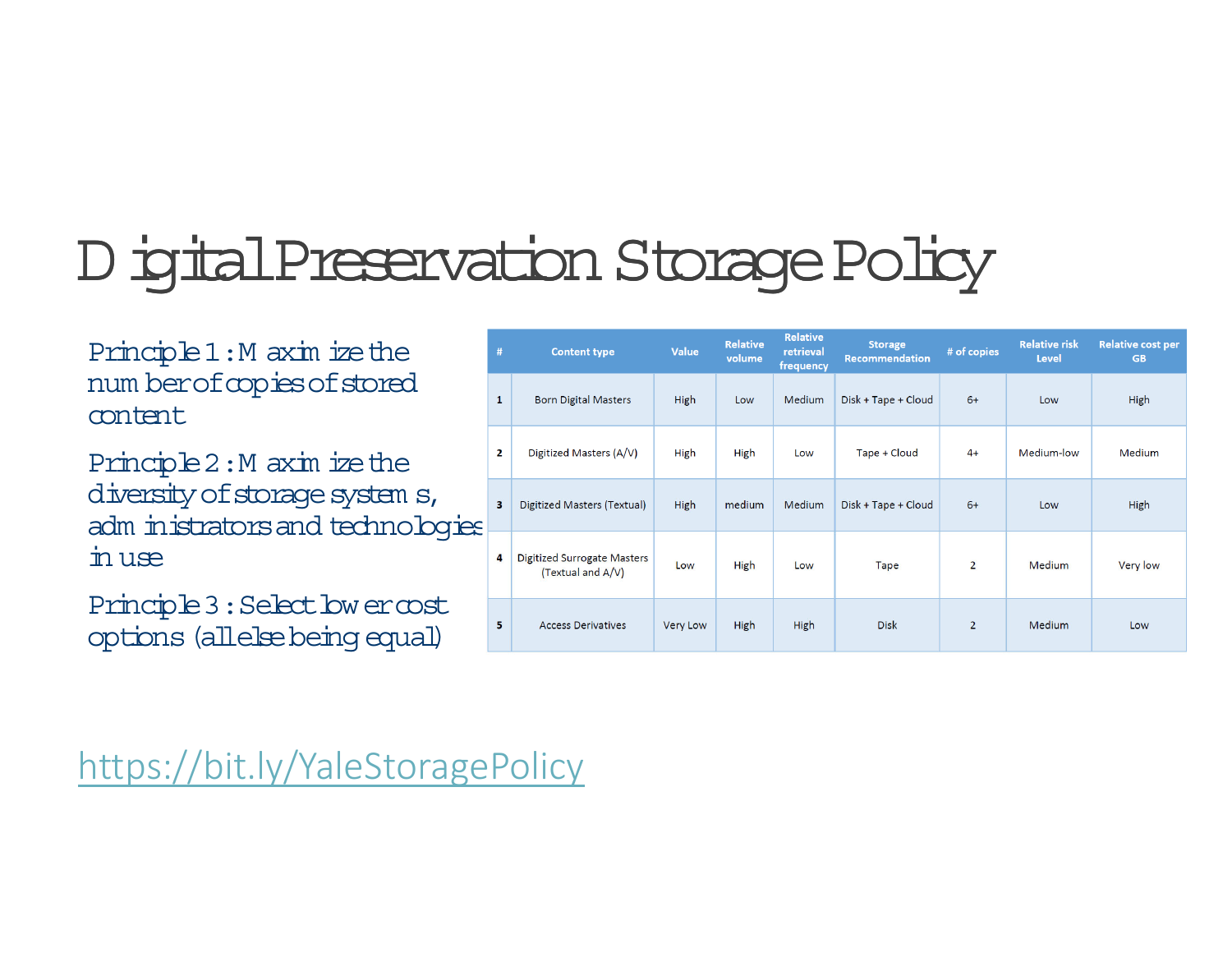## Storage in Preservica

- 1. Storage boations ("adapters) configured per type, per funder
- 2. Rules configured for routing content based on inform ation in metadata, e.g. source, type
- 3. Rules applied on ingest (or when a storage update w orkflow is run)
- 4. <sup>D</sup> ata autom atically replicated by Preservica/storage services
- 5. Preservica configured to check regularly storage options where possible.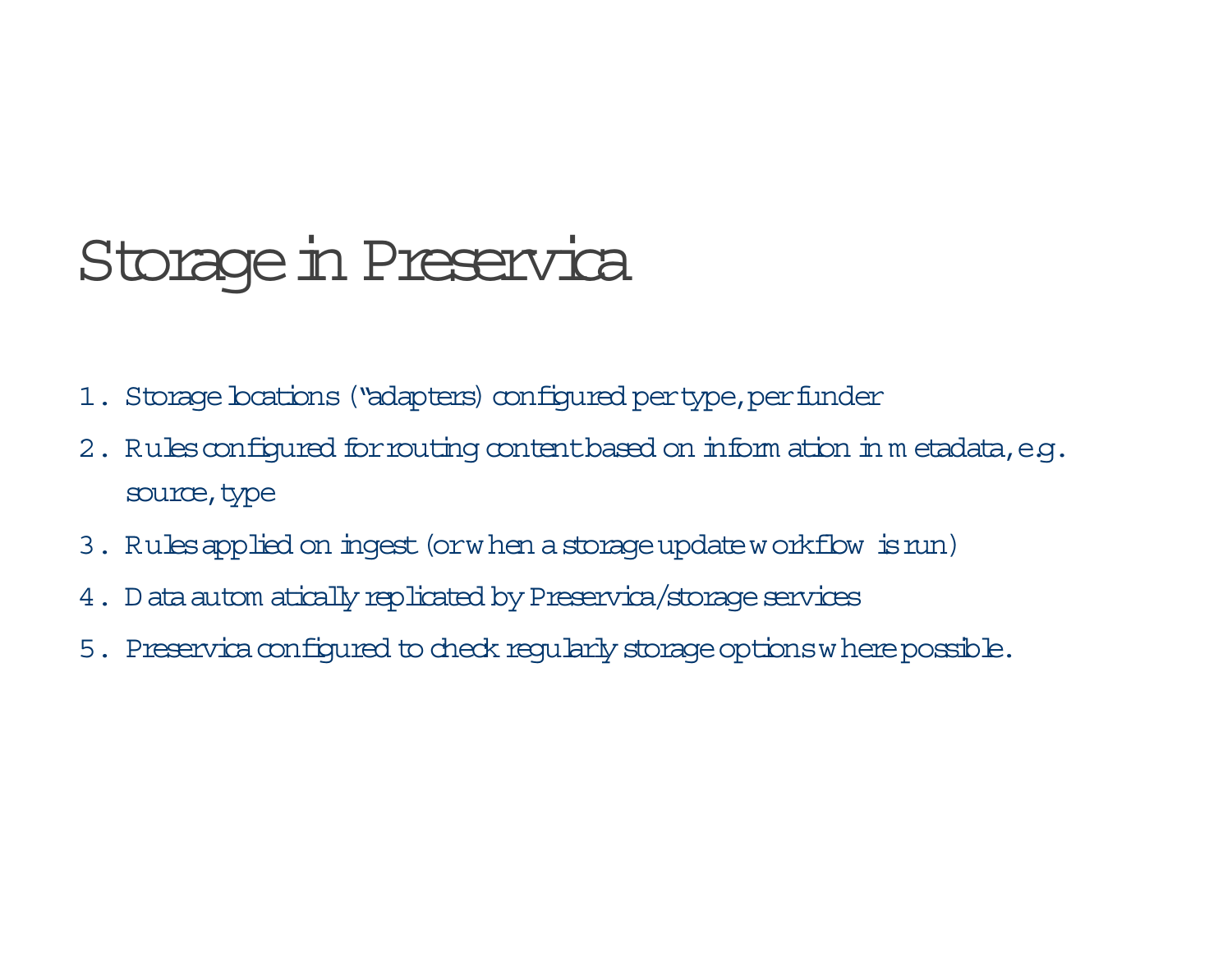## Data Recovery Services

#### W ework with:

- $\mathcal{L}_{\mathcal{A}}$ Specialcollections m aterialout of scope of the digital accessioning service
- Faculty on an ad-hoc basis
- **College**  Generalcollections
	- E.g.Acquisitions include publications on <sup>m</sup> icroSD cards









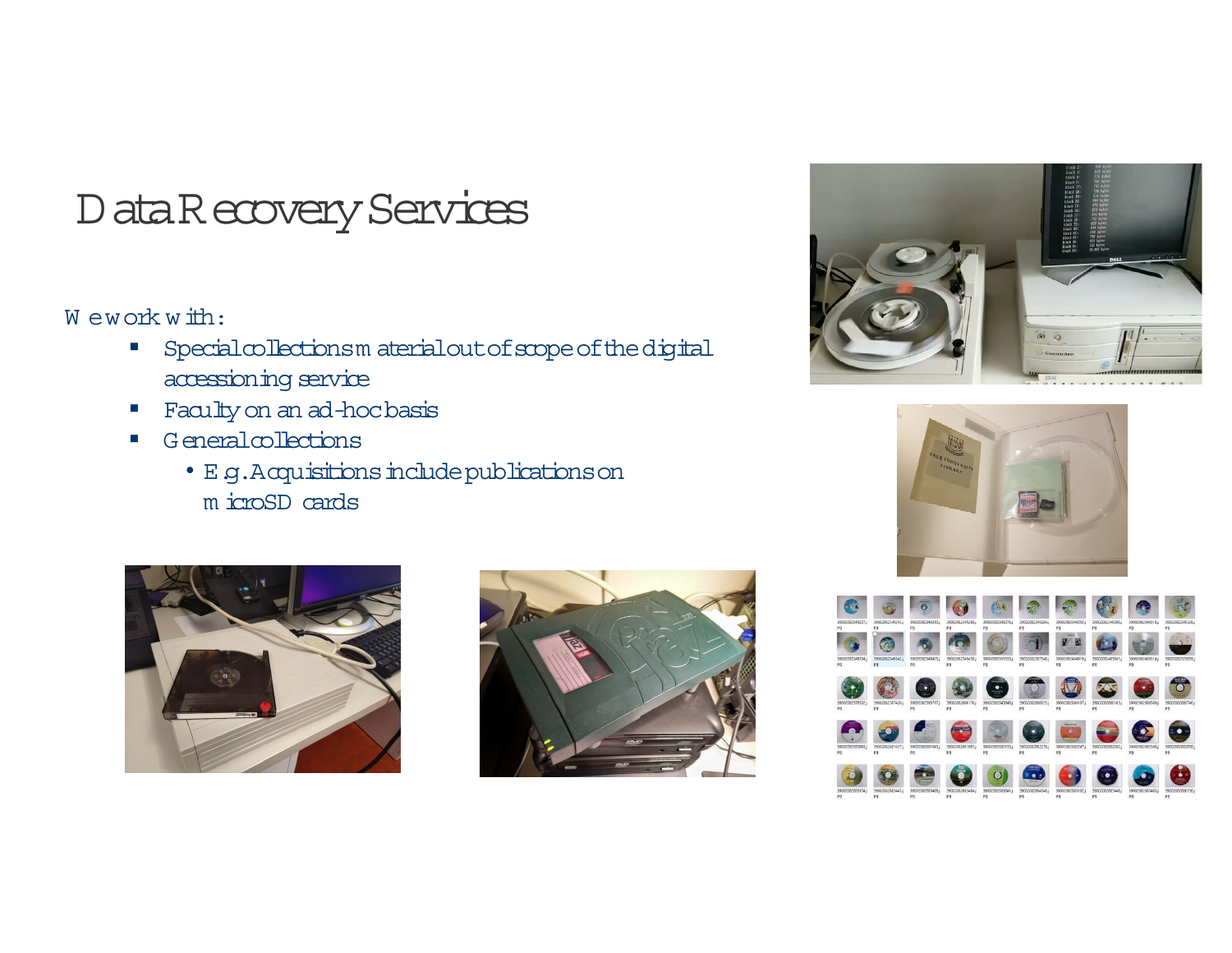## The Digital Preservation System Team

#### Preservation

<sup>D</sup> avid Cirella –Digital Preservation Librarian

Euan Cochrane –Digital Preservation M anager

Grete Graf–Digital Preservation Librarian Library IT

Software D eveloper -we "fund" capacity

System Adm inistrators (Dev ops and Infrastructure)

Bob Rice – TechnicalTeam Lead

Keith Boyd-Carter – Operating System sProgram <sup>m</sup> er

Ricardo Aliwalis– Linux Adm inistrator